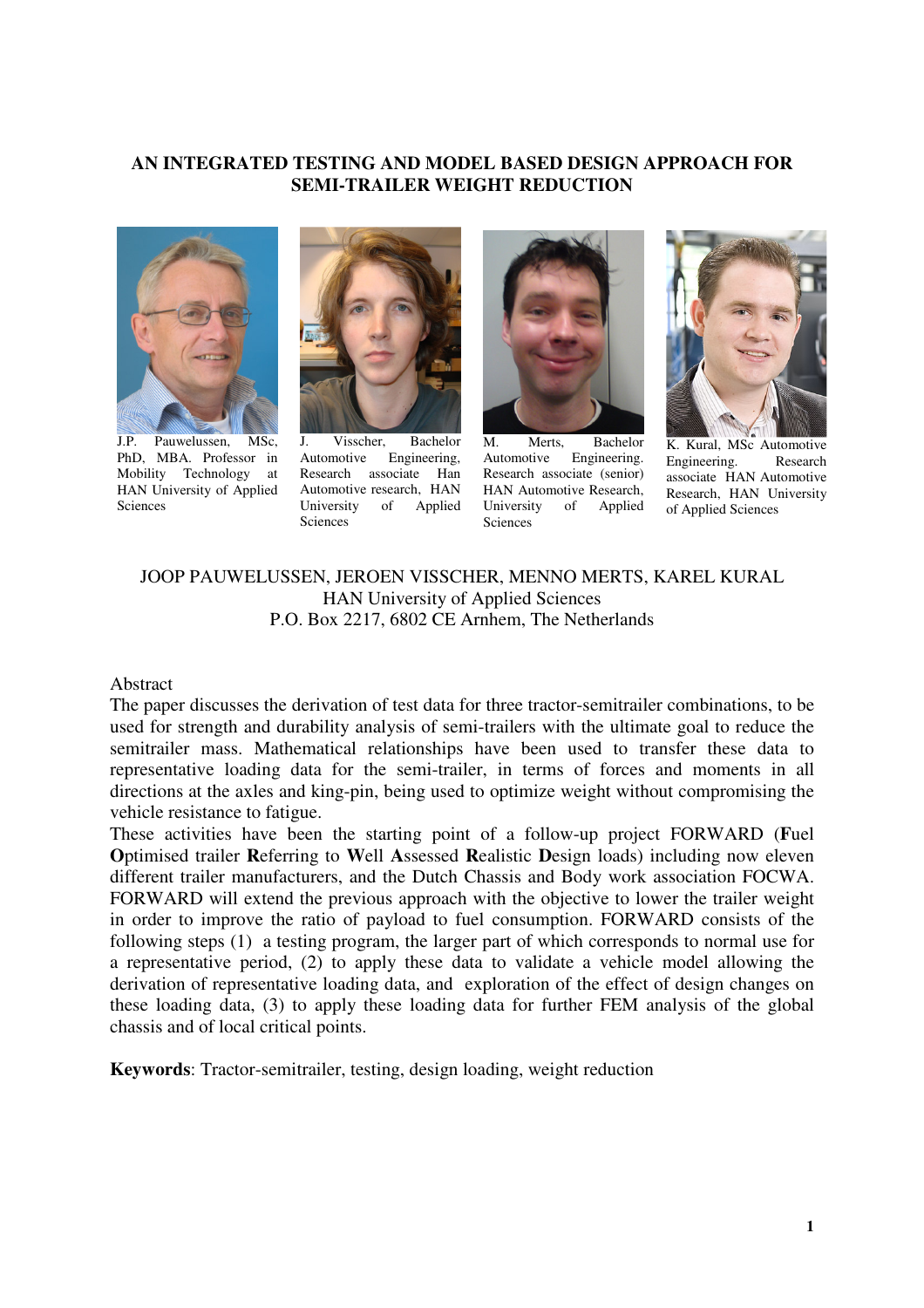## **1. Introduction**

The contribution of road transport to  $CO<sub>2</sub>$  emissions has been steadily growing to 20 % in recent years. Heavy vehicle road transport is taking a fair share of this. The growth in number of commercial vehicles on the road exceeds the average growth rate for road vehicles, and this is not likely to change, in spite of our present economic recession. From 2000 to 2020**.** freight transport is expected to grow by 50 %, exceeding the economy growth rate, see [1]. From 1995 to 2006, the GHG (Greenhouse gas) emissions due to freight transport has grown by 35 %, see [2]. This trend can be attributed to our increasing standard of living as well as globalization. The transport sector is paying a price for this in terms of tolling, tax and other, clean environment motivated charges. Consequently, this sector is challenged to come up with innovative sustainable solutions to reduce the fuel to payload ratio, which also will lower the ratio of transport cost to payload. The weight of the vehicle contributes to these ratios. Reducing the weight means that a higher payload can be carried for the same fuel costs. As a result, for the same total transport demand, CO2will be reduced and, at the same time, there is an economic profit by lowering the fuel costs, which will give both the transport company and the vehicle manufacturer a competitive advantage.

Reduction of a semi-trailer mass requires a redesign of the vehicle for which information about representative loading has to be available. In general, this loading refers to long term repetitive loading, i.e. with emphasis on possible fatigue problems. This means that representative loading is used to analyze the structural behavior of the vehicle under this loading, leading to a prediction of fatigue lifetime for the most critical spots. This prediction depends not only on the local design but also on the global structural performance of the trailer, the different materials in the design, the variation of stiff and flexible parts of the chassis, etc. In general, however, these aspects may be easily neglected. If a vehicle shows fatigue damage somewhere, this means loss of production for the transport company. Consequently, there will be a significant time pressure to solve the problem, with most emphasis on the critical spot without consideration of the representative loading cases, the overall trailer design and the stiffness variations in the trailer chassis. For example, adding more steel to the trailer at such a spot may solve the problem locally, but might induce more severe stiffness differences in the design which may lead to problems at other locations. And this will definitely not lead to a lighter trailer.

There are various attempts to reduce trailer weight by application of special materials, such as composites, aluminum, high strength steel. We refer to [3], [4] for examples such as the ROADLITE and the ColdFeather project and its successor, the GIGA lightweight trailer, all focussing on the use of composite materials for weight reduction. In [5], materials such as aluminium, sandwich material or high strength steel (HSS) are addressed in the context of trailer design.

Design loads for a trailer should not be chosen too small, because of the uncertainty of the occurrence of loading during the trailer life. On the other hand, taking the safety margin unrealistically high will obviously limit the potential weight reduction. Having more information about the loading, for example through testing, will avoid these mistakes, and will support the manufacturer to select realistic design loads at axles and fifth wheel in all directions, for the circumstances being representative for the total life of the vehicle combination at hand. It is thereby important to combine loading at different parts of the trailer in a way as they occur in practice, i.e. accounting for their combination at a certain moment in time in case of for example severe cornering, passing thresholds or extreme braking. Selecting conservative fixed loads for trailer axles and king-pin separately, and using these loads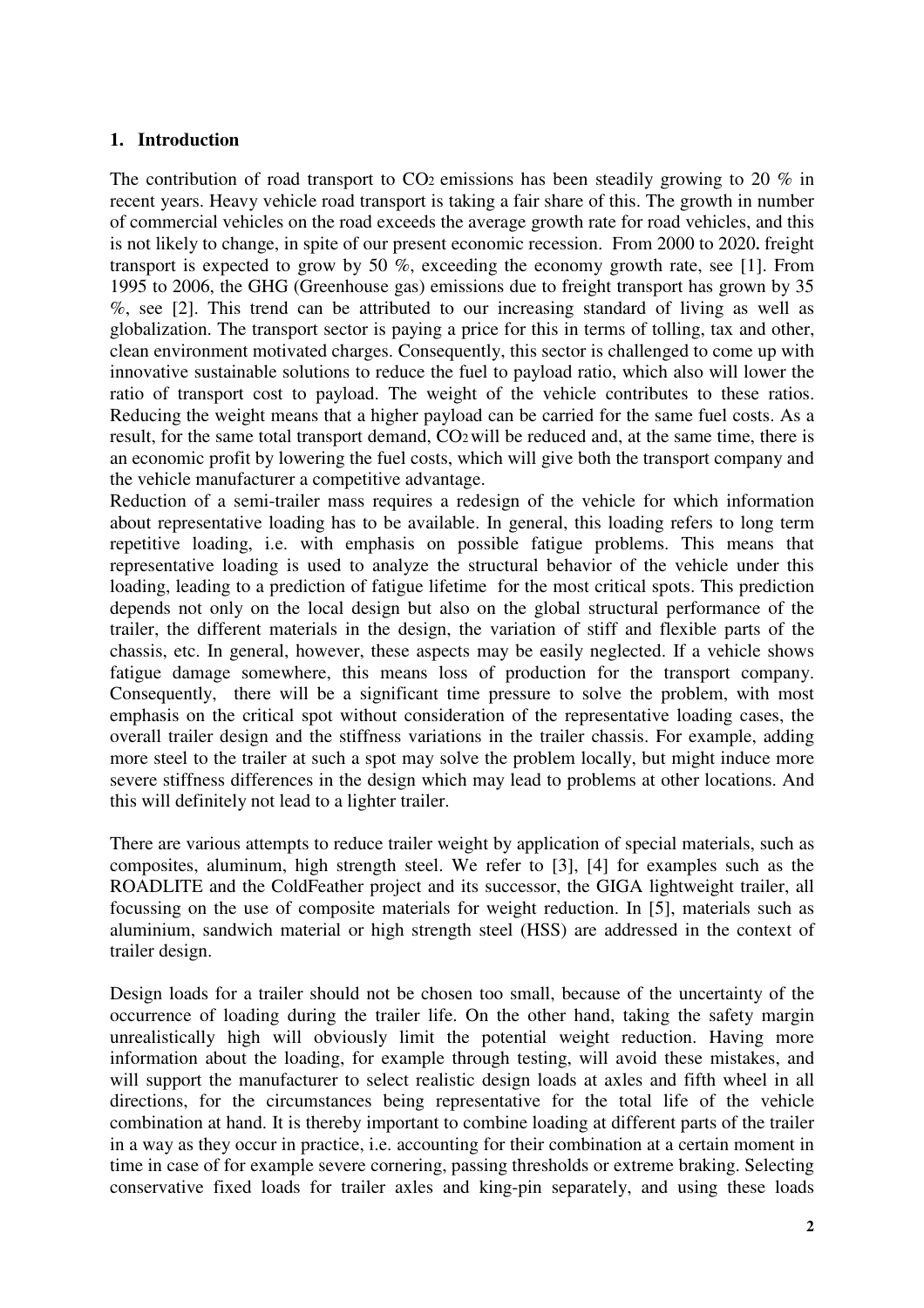together in one analysis without regarding their origin, may even underestimate the stress levels in the trailer.

Summarizing, there is a need for more testing, for identification of representative loading and for a design approach that links this information to the analysis of the trailer structural performance and fatigue lifetime, with the final goal to reduce vehicle weight. And all of this should be part of the design practice of the manufacturer. It means that tools such as test protocols in combination with test equipment, post-processing of test data towards loading data and loading history, should be presented to trailer manufacturers in a way that it fits in their design process. Complex modeling, details about model compilation, instrumentation, and specific mathematical routines should be avoided. And above all, using the tools should be efficient in terms of time and money.

The HAN University has taken up this challenge, in close cooperation with the Dutch Chassis and Body work association FOCWA. In a first step, tests have been carried out with different trailers for three different trailer manufacturers, see figure 1.



**Figure 1.: Three semitrailers being examined for their representative loading**

The first one is a box-trailer (volume transport), the second a trailer with a belt unloading system (for transporting potatoes), and the last one a so-called flexi-trailer for container or tank transport. In the next section, the test program for these semi-trailers is discussed. In section 3, we will discuss a simplified approach to transfer these data to loading of each axle and the fifth wheel.

These first tests and follow-up has aroused more manufacturers, resulting in a large research project FORWARD, which has started in 2009 and will last until the end of 2011. FORWARD will cover a more extensive approach (but with equal limited complexity for the trailer manufacturer), accounting for the shortcomings of the first approach. It will also lead to a substantial increase of the data in the trailer loading database which, in itself, will offer more opportunities to derive design practices being valid for a large class of semi-trailer designs. The paper will be closed with an outlook of the effect of FORWARD and some conclusions.

# **2. Experimental assessment of vehicle data for three different semitrailers**

In order to carry out measurements, one first has to decide about the various loading conditions, which will occur during normal practice. This will include braking, cornering, driving over road disturbances, and low-speed maneuvering including cases for 90 degrees articulation angle drive away tests. The tractor mass as well as its CoG position is assumed to be known. In order to derive loading per axle and at the king-pin, the following instrumentation was required.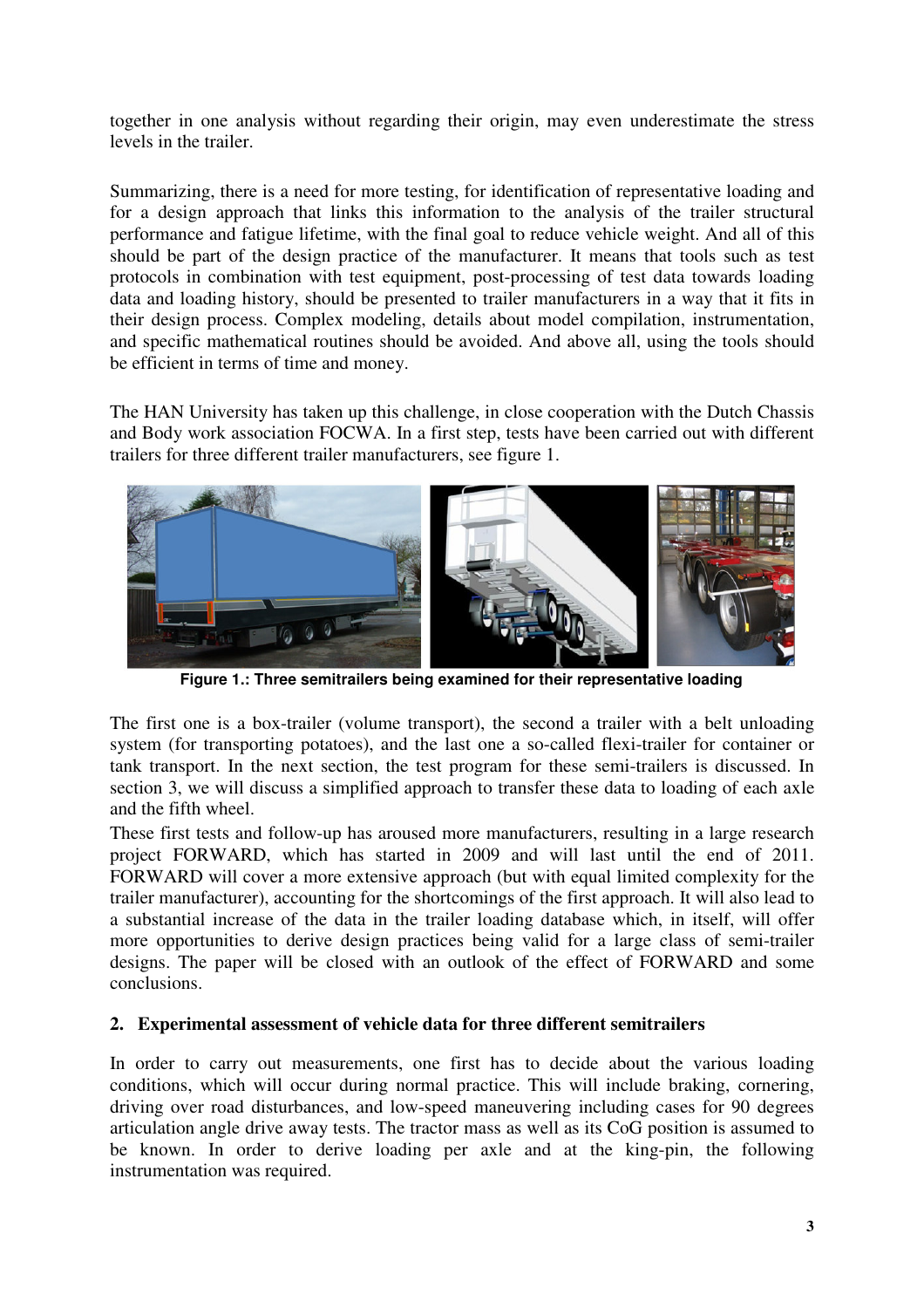- Air spring pressures (front and rear most axle) to estimate axle loads in order to determine semi-trailer CoG position, trailer mass and vertical load on the fifth wheel. All tractor-semitrailer combinations have been subjected to accurate wheel load measurements for reasons of calibration of these sensor data
- Wheel speeds, which may be used to estimate yaw rate, but which, in combination with the air spring pressures, can also be used to estimate the roll moment over the trailer axle, i.e. the load transfer during cornering (see [6])
- Vertical acceleration sensors on the chassis and axles, position sensors in the axle systems in order to be able to derive spring and damper forces, and from those the vertical forces at the hinges between axles and chassis (also using the air spring pressures)
- Brake pressures and longitudinal acceleration in order to derive brake forces at the axle, the longitudinal reaction force at the king pin, with pitch effects (longitudinal load transfer) taken into account
- Lateral acceleration, body yaw rate, body lateral speed (trailer body slip angle), in order to derive the total axle side forces, the individual axle side forces (on the basis of the derived slip angles), and the individual wheel side forces by accounting for lateral load transfer.
- Steering angle

An outline of the vehicle instrumentation is shown in figure 2.



**Figure 2.: Layout of instrumentation**

This is not the most efficient way of instrumentation, especially with the final purpose in mind that the trailer manufacturer should be able to carry out these measurements within short time and for low cost. One might think then of integrated GPS monitoring systems, and filtering as part of data post-processing to eliminate some of the sensors. These improvements are part of the follow-up project FORWARD. Another remark can be made with respect to the possible need for validation of strength and fatigue analysis on the basis of the derived loads. This would require strain gauges to be included, and that has been done for some of the vehicles. In FORWARD, a standard amount of strain gauges are applied.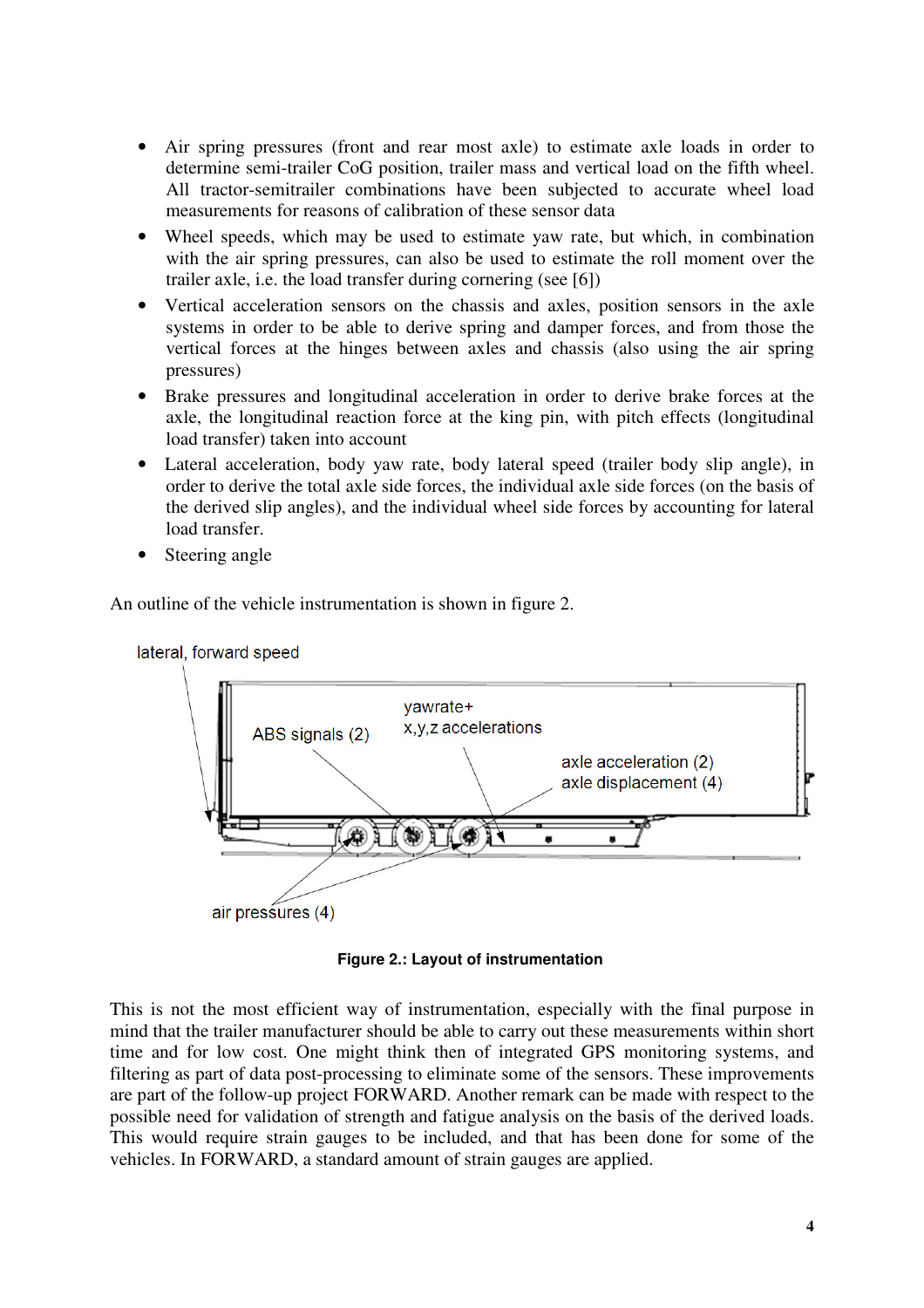### **3. Representative loading data**

All of these test data have been processed to arrive at loading data. We will not discuss all these calculations, but treat two parts of that, our approach to derive the dynamic vertical axle and chassis loading, and the derivation of lateral loading.

In case of non-stationary driving conditions, one has to account for vertical motion of the semitrailer body (low frequency) and of the axles (high frequency). In all other directions, dynamics is considered to be less relevant, for the time being. A proper way to deal with these dynamic loading is to uncouple them from the quasi-stationary loads, or in other words, to subtract the quasi-stationary loads from the total loads. Damper forces and spring forces can be estimated from the relative axle displacements and axle accelerations, as indicated in

figure 3. Equilibrium of the axle system in figure 3 will allow us to determine the hinge forces.

The quasi-stationary axle loads may change during braking because of longitudinal load transfer. We estimate the trailer axle brake torque and therefore the brake forces between wheels and road (with wheel dynamics neglected) from the brake pressures.

The longitudinal acceleration gives, together with the brake forces, an estimate of the longitudinal reaction force at the king-pin. The effect of



pitching (axle load transfer) on king-pin vertical force and axle loads is derived from the equilibrium in moment around the trailer king-pin, This requires the relationship between brake force and axle load, following from axle characteristics and slip (from vehicle speed, wheel speeds).

The lateral wheel forces can be derived as follows, see also figure 4. We assume quasistationary conditions. In lateral direction, the total side force at all trailer axles plus king-pin

reaction force follows from equilibrium in lateral- and yawdirection. Assuming the axle side forces to vary linearly in the axle slip angle (the vehicle will likely to roll-over before it reaches lateral nonlinear tyre slip behaviour) we can derive the side forces for the middle axle from linear interpolation (for a three axle configuration). With body slip angle and yaw rate we can then determine the side forces for all axles. Side forces may also be determined during dynamic handling conditions if the effective



**Figure 4.: Tractor-semitrailer during cornering**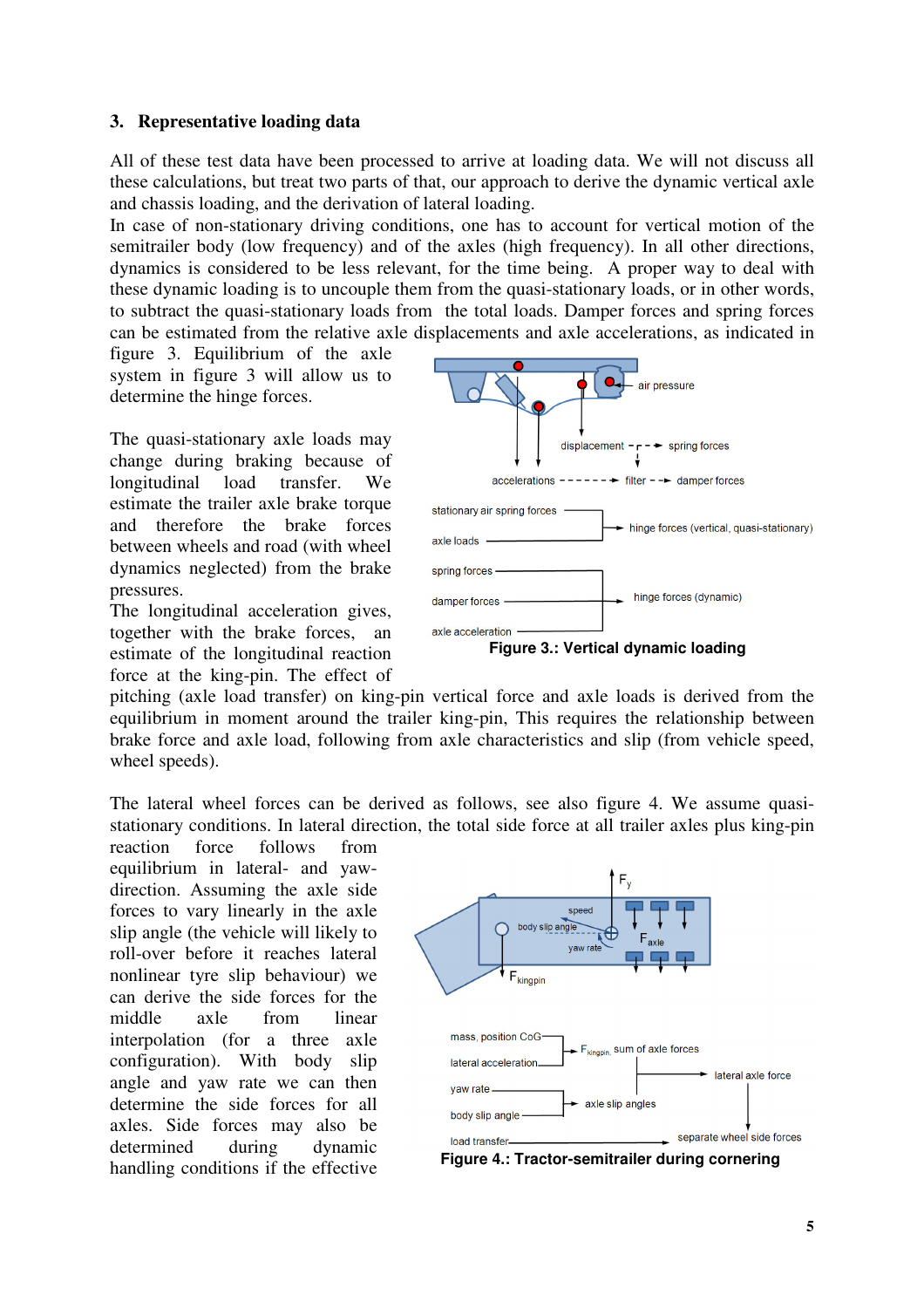slip stiffnesses for the rear trailer axles would be known. This information can be derived from steady state cornering conditions, with axle slip angles determined from body slip angle and yaw rate. The lateral load transfer will give further information about the side force per wheel. As indicated above, and discussed in [6], such information can be derived from wheel speeds (more precisely, the deviation of the wheel speeds to the values being determined from kinematic conditions) and/or air spring pressures. This requires calibration beforehand. A simpler way but less general is to estimate the CoG height. During cornering, a torque is acting on the semitrailer due to the different lateral forces per axle.

The payload for the three trailers varied between 24 and 28 ton. The trailer axle loads were in the order of 6 to 8 ton per axle. The maximum decelerations during braking were close to 0.7 g. Maximum lateral accelerations of 0.4 g were obtained. This resulted in a load–range for the trailers as follows

Total brake force on all trailer axles together  $\therefore$  30 – 40 kN Longitudinal force at the king-pin  $: 60 - 100$  kN Vertical force at the king pin :  $130 - 150$  kN Cornering force over all axles  $: 45 - 60 \text{ kN}$ Cornering force king-pin : in the order of 30 kN Torque around trailer axle system :  $15 - 20$  kNm



**Figure 5.: Side force loading during cornering**

Some results are shown in figure 5 for cornering, with a GPS picture of part of the route being followed (intersection of two motorways), the lateral acceleration, the side forces at king-pin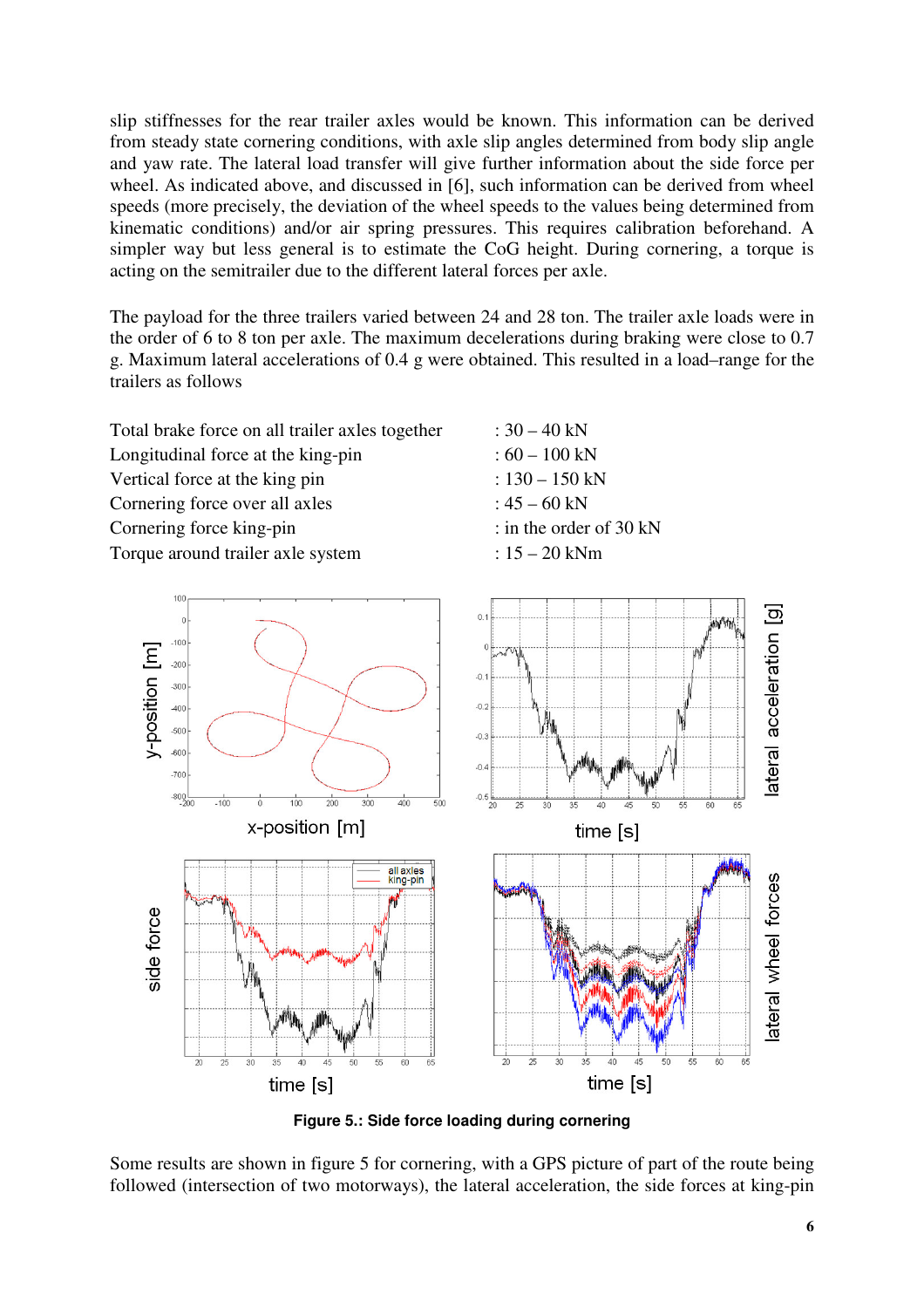and all axles together, and the separate lateral forces at the six wheels. The large values are related to the outer wheels, whereas the smaller values are related to the inner wheels. As one observes, the side force varies over the three axles with approximately (over all loading history) the maximum force at the last axle being about 50 % larger than the maximum side force at the first axle for this vehicle. Clearly, this depends strongly on the distance between the axles, and the axle position with respect to the trailer CoG.

Another example is braking, where an deceleration of 0.6 g was reached, also resulting in longitudinal and vertical loads on the king-pin. During braking, the ABS system was activated, leading to a low-frequent oscillation of the semi-trailer brake force at the wheels, and therefore also to a similar oscillation in the king-pin forces.



**Figure 6.: King-pin loading during braking**

Results for the king-pin loads are shown in figure 6. The effect of ABS is clearly shown between 11 and 13 sec. in both plots.

These loads are presently used for FEM analysis of the semi-trailer.

# **4. The FORWARD extended approach**

The first tests plus follow-up, described in the preceding sections, motivated more trailer manufacturers to join this initiative. At the same time, the in-depth discussions with the 'launching' trailer manufacturers, showed the need for further improvement of our approach. These improvements were identified as:

- The payload is considered as a rigid part of the vehicle. The tests showed a significant dynamics interaction of payload with the vehicle, The distribution of the payload over the chassis should be accounted for in more detail.
- There is a need to gather more data about the loading of the king pin. In forthcoming measurements, the vertical acceleration at the king pin will be included in the instrumentation plan
- The number of trailers is too small to draw conclusions about more global relationships between design, test conditions, and loading. In FORWARD, at least 11 more trailers are included. There are 7 different vehicle types distinguished in the new batch of vehicles, for which significant differences in response is expected. That includes a tank trailer, a container trailer, bulk transport, a box trailer, a trailer with a double floor at two different heights, and a low loader.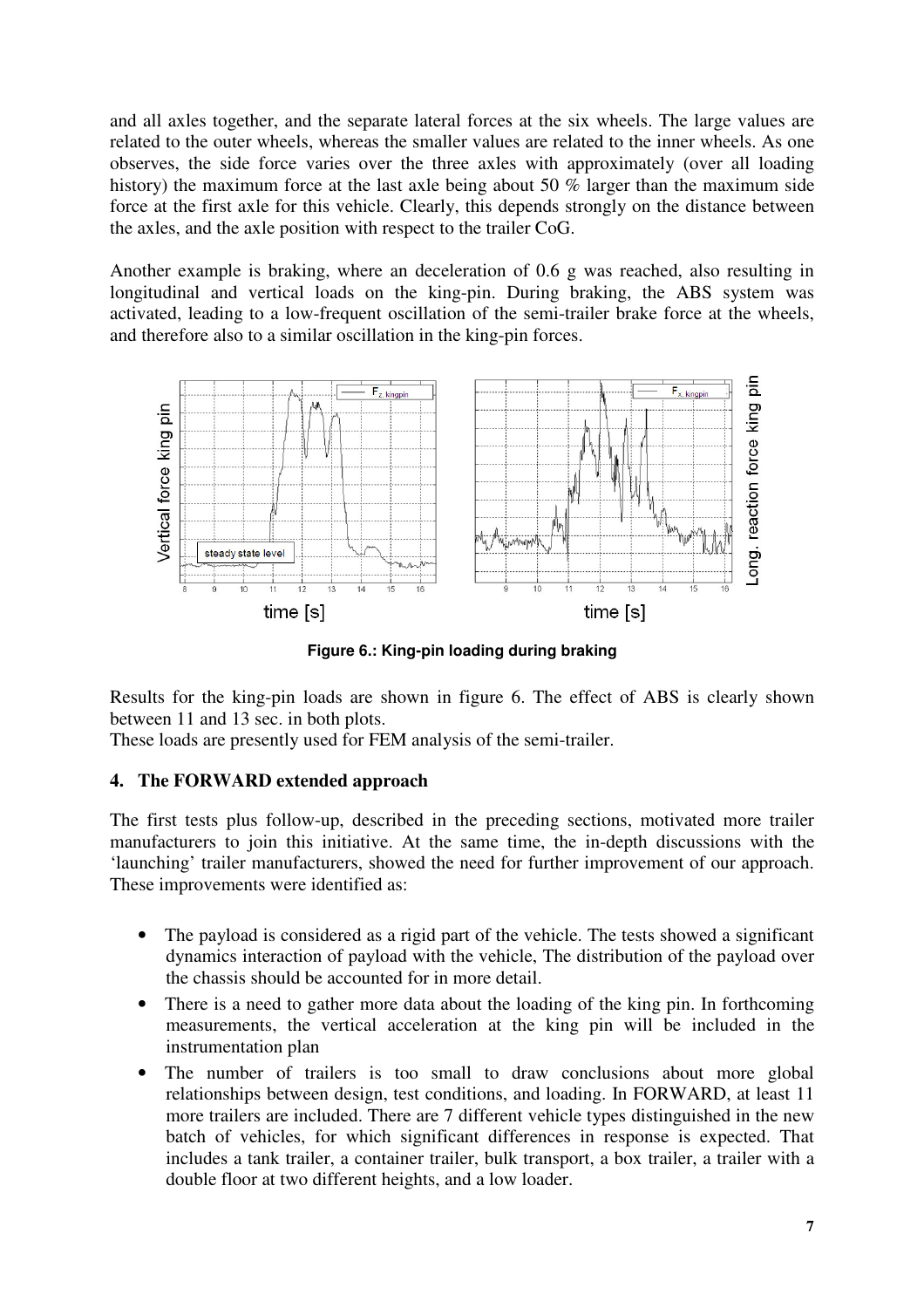- Further progress in design using FEM analysis requires more validation up to the level of stresses and strains. The standard instrumentation for FORWARD will include strain gauges in the the transition from chassis to fifth wheel.
- Further validation of the dynamic loading requires a tractor-semitrailer model which needs to be validated from experiments. One instrumented tractor will be used for all further measurements.

The aim of FORWARD is to derive representative load cases for analysis of mainly fatigue in order to contribute to a reduction of trailer mass. FORWARD includes testing, transfer of test data to loading data, the derivation of a model environment for this purpose, and FEM analysis (overall and detailed), see figure 7 for some output of FORWARD so far. The first approach starts with (1) road conditions, (2) an existing vehicle and (3) certain test maneuvers (special baseline tests and/or practical use during normal production hours), to result in sets of loading data. The next step should be that the test data are used for validation of a model environment, such that this model can then be used to analyze adjusted vehicle designs. In addition, this model environment will allow more virtual analysis steps, therefore reducing the test effort. The user has the possibility to transfer his test data to loading data using this model, to use the vehicle model to derive these loading data based under realistic test conditions, or, to compare both results in order to validate his model and the model parameters. Discussions with our partners showed that the correct properties of vehicle components (damping, stiffness, inertia, tyre properties,…) are not always available with sufficient accuracy. With their long time experience as a trailer manufacturer, there is always at least a very good guess for these properties, and the comparison between test result and model result is then very useful to tune these parameters.



**Figure 7.: Some output of the FORWARD project**

The FORWARD model environment will have a modular structure, it must be accurate (that means sufficiently accurate to obtain useful results for redesign steps through follow-up FEM analysis), and emphasis must be put on the suspension and axle components. In addition, it should avoid the user to do complex modeling, and it must be easy to compile the model of interest. This requires a user friendly GUI (Graphical User Interface), which allows an automatic model generation in just a few simple steps, with the complete model generation supported by a User's Guide. The different steps in using the FORWARD Model environment can be described as follows:

- 1. Selection of type of gargo (rigid block container, liquid, pallets, bulk,..)
- 2. Truck/tractor parameters (CoG, track, wheelbase, inertias, dimensions,..)